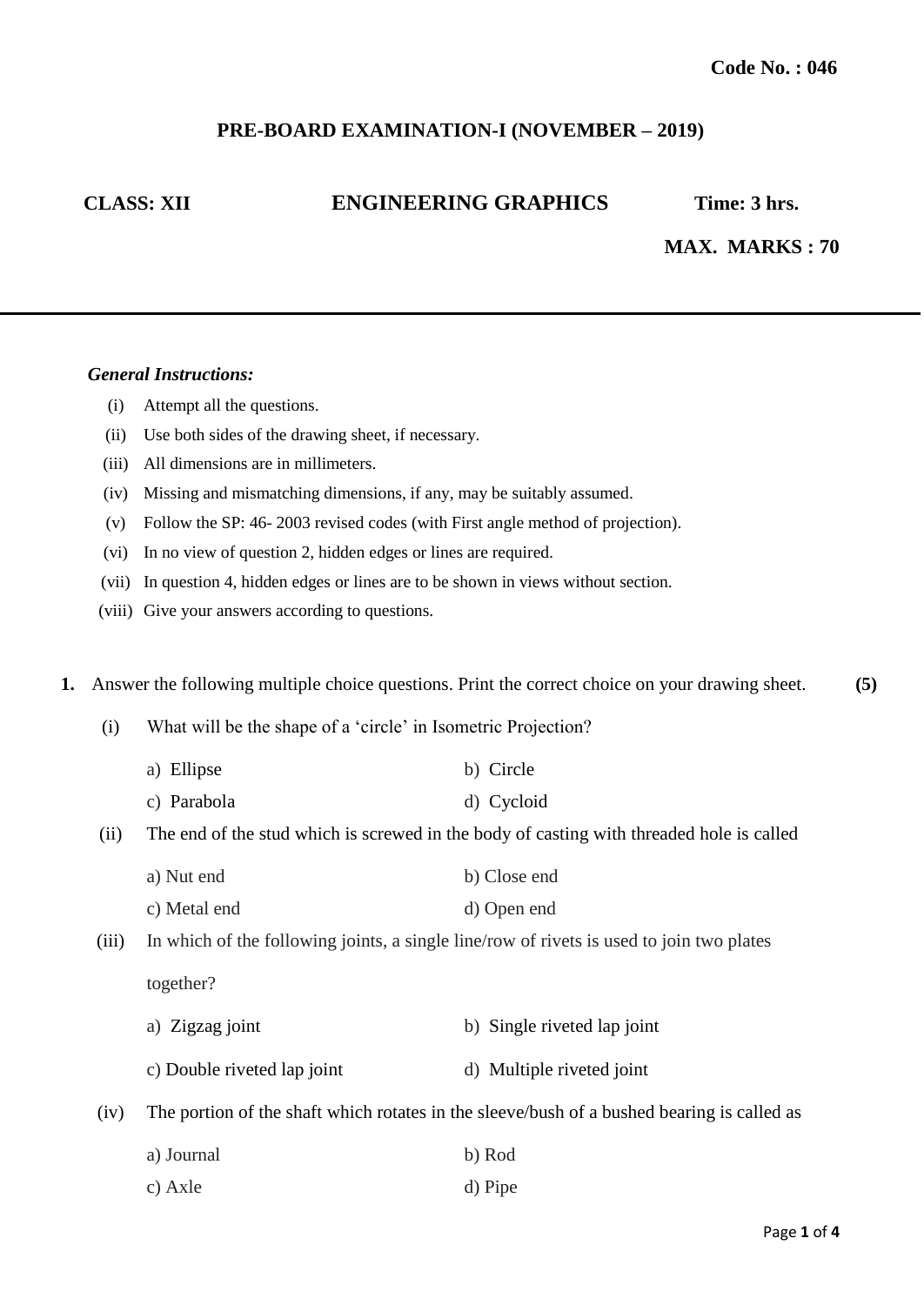- (v) Protected flange coupling is better than the unprotected flange coupling with regard to
	- b) Protection from fire hazards
	- c) Protection from water

a) Protection from dirt

- d) Ensure safety
- **2.** (i) Construct an isometric scale. **(4)**
	- (ii) Draw the isometric projection of a frustum of a hexagonal pyramid (top base edge 30 mm, bottom base edge 40 mm, height 60 mm), keeping its axis perpendicular to H.P. and two of its base sides parallel to V.P. Draw the axis and indicate the direction of viewing. Give all dimensions. **(7)**
	- (iii) A right circular cone (base diameter 50 mm, height 50 mm) is placed with its base resting centrally on the top rectangular face of a horizontal triangular prism (side of triangle 40 mm, length of the prism 70 mm), keeping triangular faces of the prism parallel to V.P. Draw the isometric projection of the combination of solids. **(13)**

Show the axis of each solid and indicate the direction of viewing. Give all dimensions.

**3.** (i) Draw to scale 1 : 1 the standard profile of a **B.S.W thread**, taking enlarged pitch as 40 mm. Give standard dimensions. **(8)**

### **OR**

Draw to scale 1 : 1 the front view and side view of a **Hook Bolt** of size M20, keeping the axis parallel to V.P and H.P. Give standard dimensions.

(ii) Sketch freehand, the front view and the top view of a **COUNTER SUNK HEAD (60°) RIVET** of diameter = 20 mm, keeping its axis vertical. Give all the standard dimensions. **(5)**

#### **OR**

Sketch freehand the front view, top view and side view of a **Woodruff key,** suitable for a shaft of diameter 60 mm. Give standard dimensions.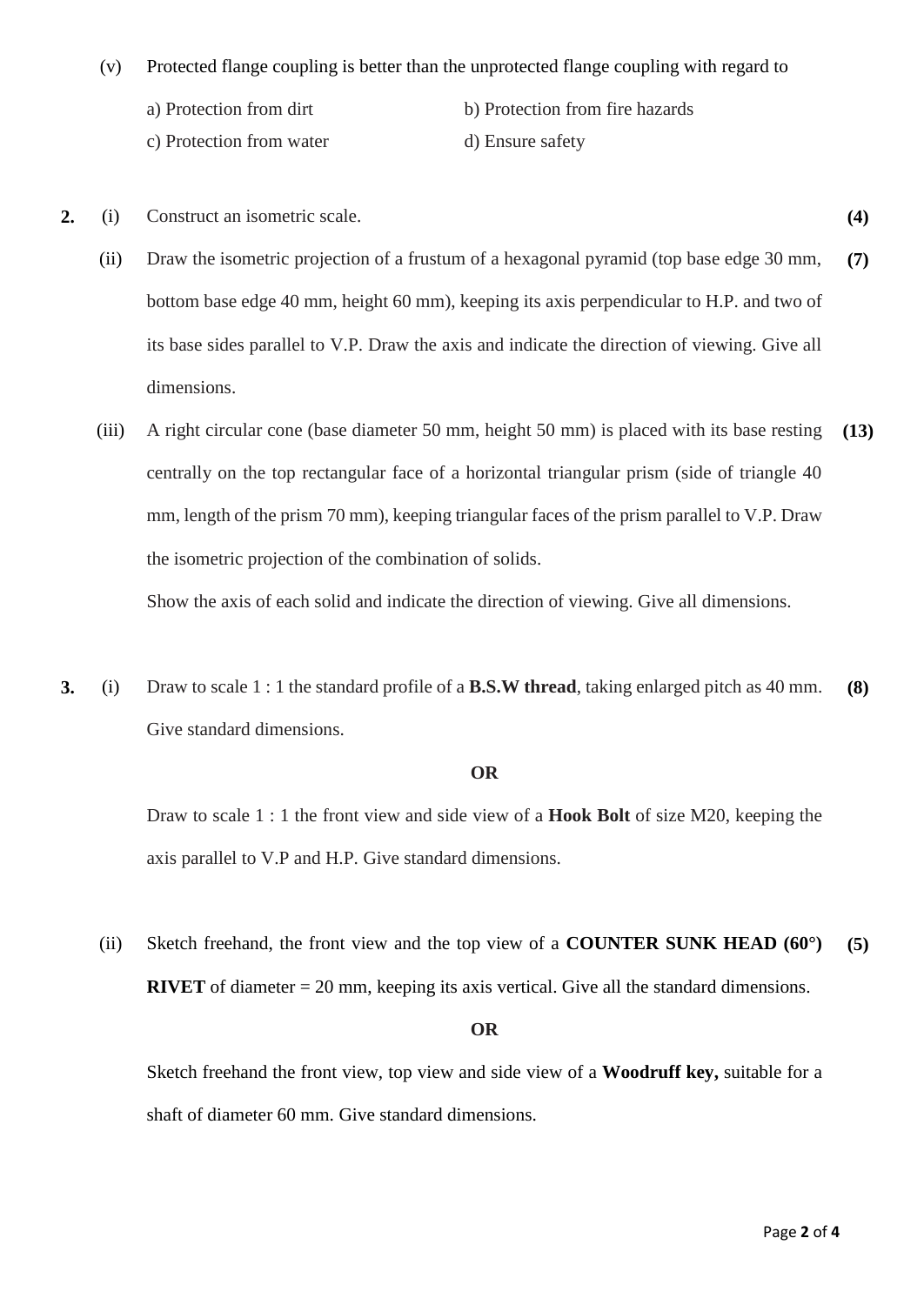- **4.** Figure shows the details of the parts of a **Bush Bearing**. Assemble these parts correctly and then draw its following views to scale 1 : 1 :
	- (a) Front view, right-half in section.
	- (b) Top view

Print title and scale used. Draw projection symbol. Give six important dimensions.



**OR**

**(14)**

**(8)**

**(6)**